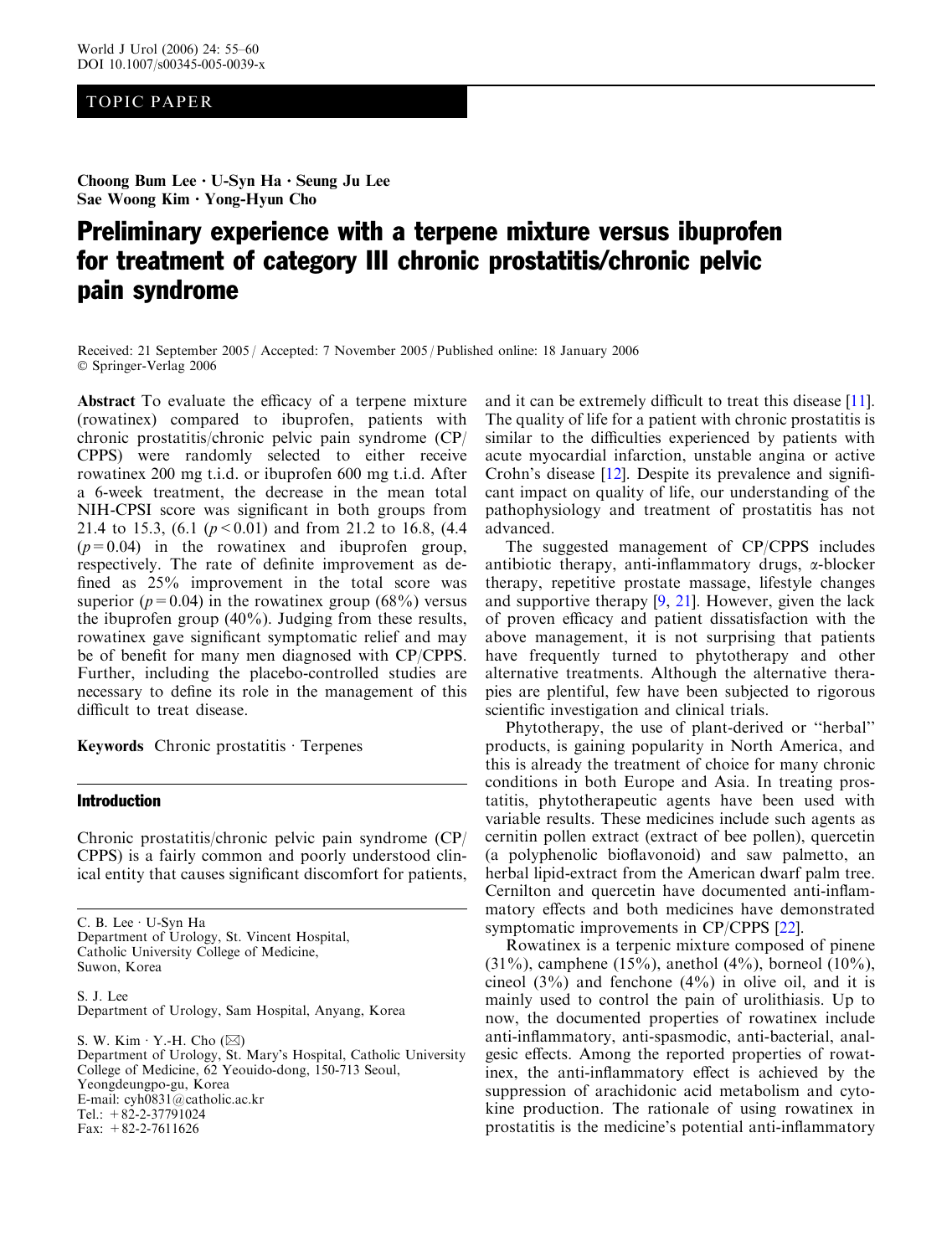effect, which may have positive influences on the inflammatory process seen in chronic prostatitis.

This prospective study was designed and conducted to evaluate the efficacy of rowatinex, compared to ibuprofen, for the treatment of patients with CP/CPPS.

# Patients and methods

# Study design

We conducted a 6-week, randomized, single blind study from October 2003 to April 2004 to investigate the symptomatic improvement for men with CP/CPPS who received either rowatinex or ibuprofen. After written informed consent was obtained from the them, the patients were sequentially randomized to receive either rowatinex 200 mg or ibuprofen 600 mg orally three times daily for 6 weeks (days 1–43) after a 2-week washout period (days  $(14-(1))$ , during which time the patients had to discontinue all previous analgesic medications for 2 weeks before they started taking the newly prescribed drug.

### Inclusion/exclusion criteria

Men 18 years or older diagnosed with CP/CPPS and with culture-negative urine tests, expressed prostatic secretions and semen cultures at the screening were eligible for our study. A pain score of four or greater on the national institutes of health chronic prostatitis symptom index (NIH-CPSI) average pain score (question 4), a total urination score of three or less on the NIH-CPSI urination domain (questions 5 and 6) at the time of screening and baseline, and reported pain in the pelvic region for at least three or more months were required for inclusion into our study. The exclusion criteria were acute or chronic bacterial prostatitis, bacteriuria within 3 months of screening, a history of cancer, neurological disorders, previous urological surgery, diabetes, abnormal digital rectal examination (DRE) except for benign enlargement, urological stones, a history of urinary retention and an abnormal peak urinary flow (Qmax). Medications that could interfere with the study drug or influence the symptoms of CP/CPPS were discontinued for at least 4 weeks before and during the study (such as antibiotics,  $\alpha$ -blockers,  $\alpha$ -adrenergic agents, anti-cholinergics, anti-spasmodics or muscle relaxants, cimetidine, warfarin and herbal medications).

## Evaluations

The patients were screened on day 14. The screening procedures including a focused medical history, NIH-CPSI scoring, physical examination, serum prostatespecific antigen (PSA), DRE and the classic ''four-glass test'' [[8\]](#page-5-0) were performed to determine whether the patient met the criteria for category III CP/CPPS (culturenegative prostatic secretion and urine after prostatic massage with or without increased number of WBC). Baseline measurements were obtained on day 0 that included a repeated NIH-CPSI scoring, a complete blood count, blood chemistry and peak urinary flow rate (Qmax).

The efficacy of rowatinex and ibuprofen was evaluated by measuring changes in the NIH-CPSI on days (14, 0, 15 and 43. The NIH-CPSI is a validated scoring system that assesses pain, urinary symptoms and quality of life [\[4](#page-5-0)]. The NIH-CPSI contains nine questions covering the three domains of pain, urinary symptoms and quality of life. Patient symptoms in each domain are assigned points for a total of 43 points (pain 21, urinary symptoms 10 and quality of life 12). The questionnaire was completed by the patient and scored by the examiner. Based on the NIH-CPSI score, the severity of CP/CPPS can be classified as mild (0–14 points), moderate (15–29) or severe (30 points or more).

### Data analysis

The efficacy of rowatinex and ibuprofen was evaluated by the change in NIH-CPSI scores during the washout period and the 6-week treatment period using matched paired t-tests. Statistical comparison of the efficacy between the rowatinex and ibuprofen groups was performed with an unpaired *t*-test. During the course of this study, definite improvement was defined as a 25% decrease over the baseline in the total NIH-CPSI score. To compare the response in the two treatment groups, Pearson chi-square analysis was used. All the analysis was performed using statistical analysis system Version 6.12 (SAS Institute Inc., Cary, NC, USA) with  $p < 0.05$ considered as statistically significant.

#### **Results**

A total of 50 patients were enrolled in the study with 25 participants in the rowatinex- and ibuprofen-treatment groups, respectively. Table [1](#page-2-0) describes the baseline patient characteristics by the treatment group. The mean patient age was 43.2 years (range 22–58) and it was similar between the treatment groups (rowatinex 44.2 years and ibuprofen 42.7 years). The mean total NIH-CPSI score at baseline was 21.3 (range 16–33). The total and domain NIH-CPSI of initial and baseline scores were similar between the treatment groups. For any other parameters, the rowatinex and ibuprofen groups had very similar clinical and demographic characteristics. Table [2](#page-2-0) describes the subscores comparing the initial score with the baseline scores (which was named the washout period), the subscores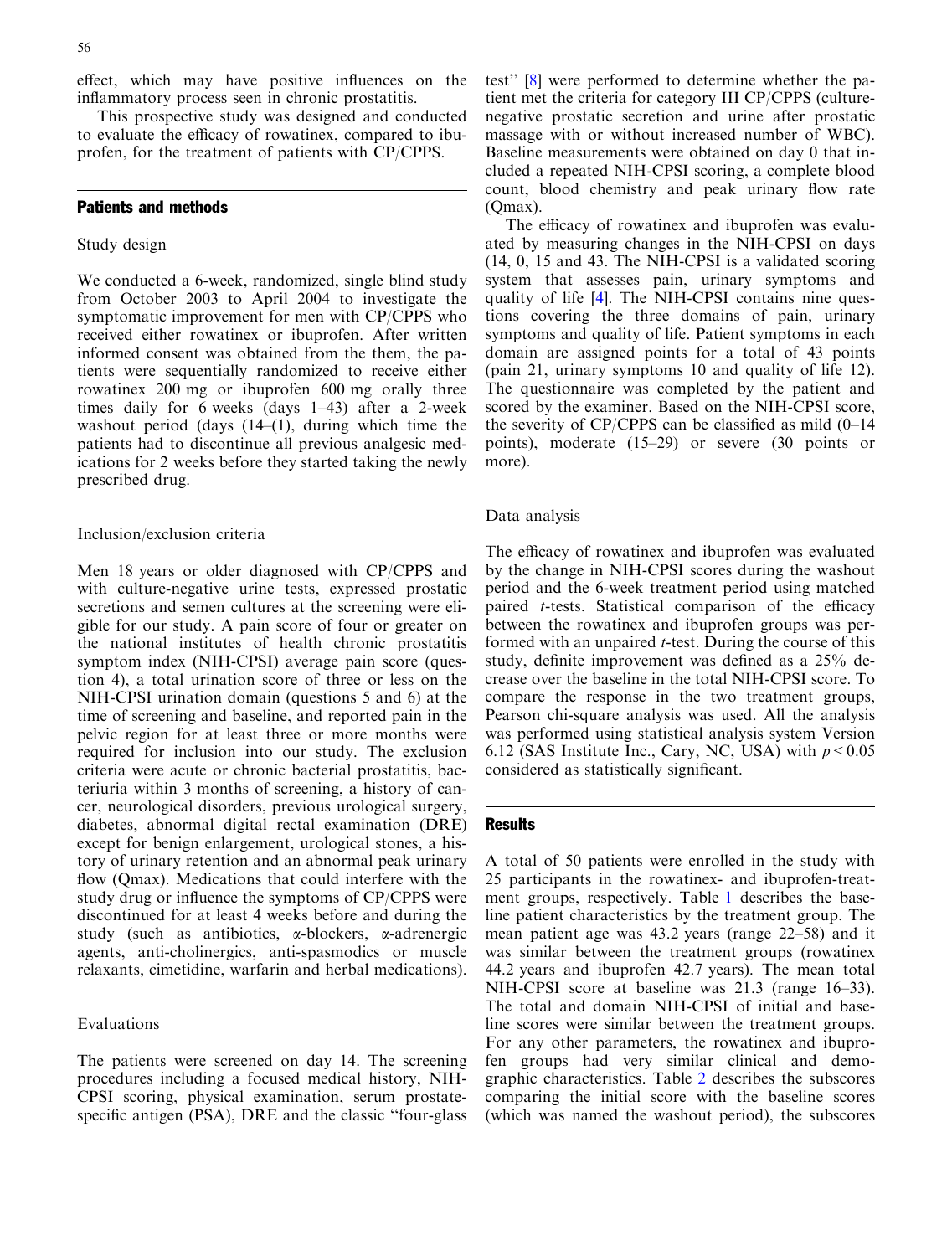<span id="page-2-0"></span>Table 1 Baseline demographics of rowatinex and ibuprofen treatment group

|                              | Mean (SD)  |            |  |
|------------------------------|------------|------------|--|
|                              | Rowatinex  | Ibuprofen  |  |
| Patient age                  | 44.2(2.1)  | 42.7(2.9)  |  |
| Ml/s Qmax                    | 18.1(9.2)  | 19.2(10.2) |  |
| Serum PSA                    | 1.21(0.7)  | 1.51(1.1)  |  |
| Mean NIH-CPSI score          |            |            |  |
| Total $0-43$                 | 21.62(4.2) | 22.12(6.0) |  |
| Pain domain score 0–21       | 11.7(3.1)  | 11.9(2.4)  |  |
| Urinary score $0-10$         | 1.8(0.7)   | 1.6(0.9)   |  |
| Quality of life score $0-12$ | 7.9(1.8)   | 7.7(1.9)   |  |

There were no significant differences between the two groups SD standard deviation, NIH-CPSI national institutes of health chronic prostatitis symptom index

comparing the baseline with the ending score after 6 weeks of treatment in each group, and the comparison between the rowatinex and ibuprofen groups. Although the changes during washout period was not significant in total and any domain NIH-CPSI score, after the 6-week treatment, the decrease in the mean total NIH-CPSI score was significant in both the groups (from 21.4 to 15.3,  $(6.1 \, p \le 0.01$  and from 21.2 to 16.8, (4.4  $p=0.04$  in the rowatinex, and ibuprofen groups, respectively) (Figs. 1, [2](#page-3-0)). The mean changes from baseline to 6 weeks in the pain domains of the NIH-CPSI for the rowatinex and ibuprofen groups were  $(3.6 \text{ } (p=0.02) \text{ and } (2.7 \text{ } (p=0.04) \text{, respectively})$ (Fig. [3](#page-3-0)). The mean changes from baseline to 6 weeks in the quality of life/impact domains of the NIH-CPSI for the rowatinex and ibuprofen groups were (2.2  $(p=0.03)$  and  $(1.7 \, (p=0.03)$ , respectively (Fig. [4\)](#page-3-0). In both the treatment groups, the pain and quality of life/impact domains were significantly improved from the baseline to 6 weeks ( $p < 0.05$ ).

There was similar improvement in the specific NIH-CPSI pain and quality of life/impact domain score in both groups compared to the baseline values. Although there was more improvement in the numerical value for



score (0–43 scale). After 6 weeks of treatment, changes in the rowatinex  $(RWATC)$  and ibuprofen (IPF) groups are statistically significant compared to the baseline.  $\frac{*p}{0.05}$ , compared to baseline

the rowatinex group compared to ibuprofen group, this difference was not statistically significant at 6 weeks (Table 2).

However, there was a significantly greater percentage of patients in the rowatinex—treatment group who demonstrated a definite improvement (a 25% decrease in the NIH-CPSI total score) compared to the ibuprofen group (68.0% vs. 40.0%, respectively,  $p=0.04$ ).

Rowatinex was generally well tolerated, and only three patients of the rowatinex group complained of a mild degree of heart burn or nausea that did not require discontinuation of treatment.

|                                                                                                                     | RWATC $(p-value)*$                                                                                   |                                                                                      | IPF $(p-value)*$                                                                               |                                                                              | <b>RWATC</b> versus IPF                                   |  |
|---------------------------------------------------------------------------------------------------------------------|------------------------------------------------------------------------------------------------------|--------------------------------------------------------------------------------------|------------------------------------------------------------------------------------------------|------------------------------------------------------------------------------|-----------------------------------------------------------|--|
|                                                                                                                     | Washout                                                                                              | 43 days                                                                              | Washout                                                                                        | 43 days                                                                      | 43 days                                                   |  |
| Mean NIH-CPSI change<br>Total<br>Pain domain<br>Urination domain<br>OoL domain<br>Definite improvement <sup>a</sup> | $-1.5$ ( $\geq 0.05$ )<br>$-0.8$ ( $\geq 0.05$ )<br>$-0.3$ ( $\geq 0.05$ )<br>$-0.4$ ( $\geq 0.05$ ) | $-6.1$ ( $\leq 0.01$ )<br>$-3.6(0.02)$<br>$-0.3(0.18)$<br>$-2.2(0.03)$<br>68 (17/25) | $-1.4$ ( $> 0.05$ )<br>$-0.7$ ( $> 0.05$ )<br>$-0.2$ ( $\geq 0.05$ )<br>$-0.5$ ( $\geq 0.05$ ) | $-4.4(0.03)$<br>$-2.7(0.04)$<br>$-0.1(0.57)$<br>$-1.7(0.03)$<br>40 $(10/25)$ | $0.06**$<br>$0.11**$<br>$0.06**$<br>$0.12**$<br>$0.04***$ |  |

Table 2 The assessments of the washout period and the 6-week treatment period within groups and comparison of efficacy between rowatinex and ibuprofen groups after 6 weeks of treatment

NIH-CPSI national institutes of health chronic prostatitis symptom index, RWATC rowatinex, IPF ibuprofen

\*matched paired t-test for differences over time compared to the baseline value within group

\*\*Unpaired t-test for comparison between two groups

\*\*\* $\chi^2$ -test for differences in proportion between two groups  $a^2$ -defined as a 25% decrease over the baseline in the total N

Defined as a 25% decrease over the baseline in the total NIH-CPSI score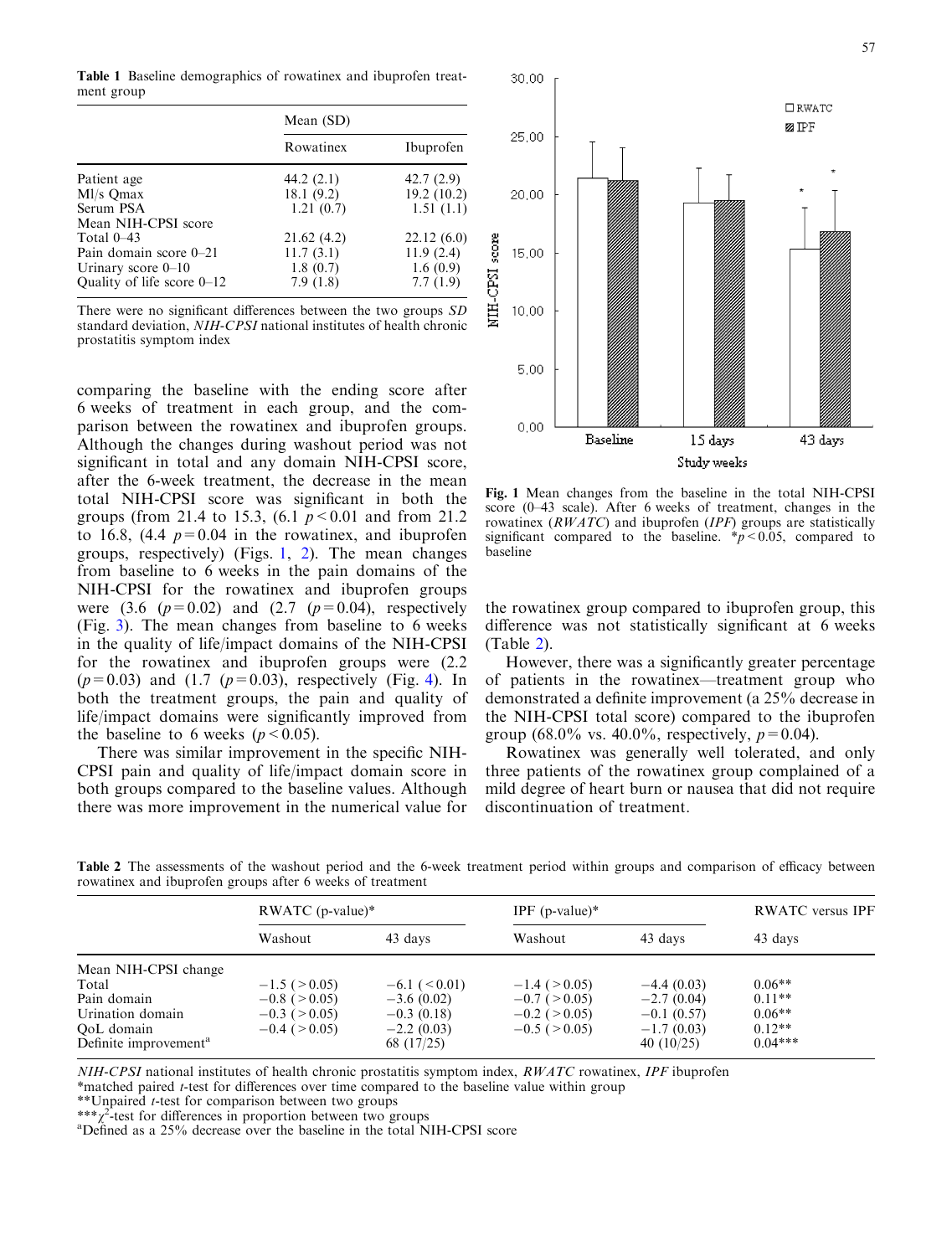<span id="page-3-0"></span>



Fig. 2 Mean changes from the baseline in NIH-CPSI total score for the rowatinex and ibuprofen groups. After 6 weeks treatment, the subscore in the rowatinex  $(RWATC)$  and ibuprofen (IPF) groups are statistically significant compared to the baseline. Treatment daily for 6 weeks following 2-weeks washout period

## **Discussion**

Chronic prostatitis/chronic pelvic pain syndrome ( is a prevalent disorder having a significant impact on the quality of life. Up to now, the exact etiology of CP?/CPPS has not been completely understood and the optimal



Fig. 3 Mean changes from the baseline in pain domains of the NIH-CPSI for the rowatinex and ibuprofen groups. After 6 weeks of treatment, the subscore in the rowatinex (RWATC) and ibuprofen (IPF) groups are statistically significant compared to the baseline. Treatment daily for 6 weeks following 2-weeks washout period



Fig. 4 Mean changes from the baseline in the quality of life/impact domains of the NIH-CPSI for the rowatinex and ibuprofen groups. After 6 weeks of treatment, the subscore in the rowatinex  $(RWATC)$  and ibuprofen (*IPF*) groups are statistically significant compared to the baseline. Treatment daily for 6 weeks following 2 weeks washout period

management of CP/CPPS remains unknown. Clinical and experimental evidence exists to support infective, autoimmune, inflammatory, chemical and neuromuscular theories of disease etiology. The reported management of CP/CPPS includes antibiotics, anti-inflammatory agents, a-blockers, analgesics, finasteride and pentosan polysulfate [\[7](#page-5-0), [10](#page-5-0)]. Yet most of the prostatitis researchers can agree that patient and physician dissatisfaction concerning the above treatments is high. It is not surprising that patients have turned with increasing frequency to phytotherapy, and they often seek alternative forms of therapy. Phytotherapy has had variable results in the treatment of CP/CPPS. Although CP/CPPS can be divided into two categories, the inflammatory (category IIIA) and non-inflammatory (category IIIB) forms, based on the presence of leukocytes in prostatic fluid, there is no evidence that patients in category IIIA have significantly different responses to the therapy in terms of the treatment compared to those patients in category IIIB. There are two phytotherapeutic agents that have been evaluated in CPPS: quercetin and cernilton [[1,](#page-5-0) [14,](#page-5-0) [23](#page-5-0), [24\]](#page-5-0). Quercetin, a polyphenolic bioflavonoid, has documented anti-oxidant, nitric-oxide-inhibitor and anti-inflammatory properties that act through interference with nuclear factorkappa B (NF- $\kappa$ B) [\[20](#page-5-0)], and quercetin inhibits the inflammatory cytokines implicated in the pathogenesis of CPPS, such as interleukin-8 [\[16](#page-5-0)]. But the exact mechanism of action of this agent is largely unknown. Similarly, the exact mechanism of action of cernilton is also unknown, but cernilton, an extract of bee pollen, has been used in chronic prostatitis for its presumed anti-inflammatory potential associated with cyclo-oxygenase and lipoxygenase inhibiton [\[1](#page-5-0)]. Moreover, it was suggested that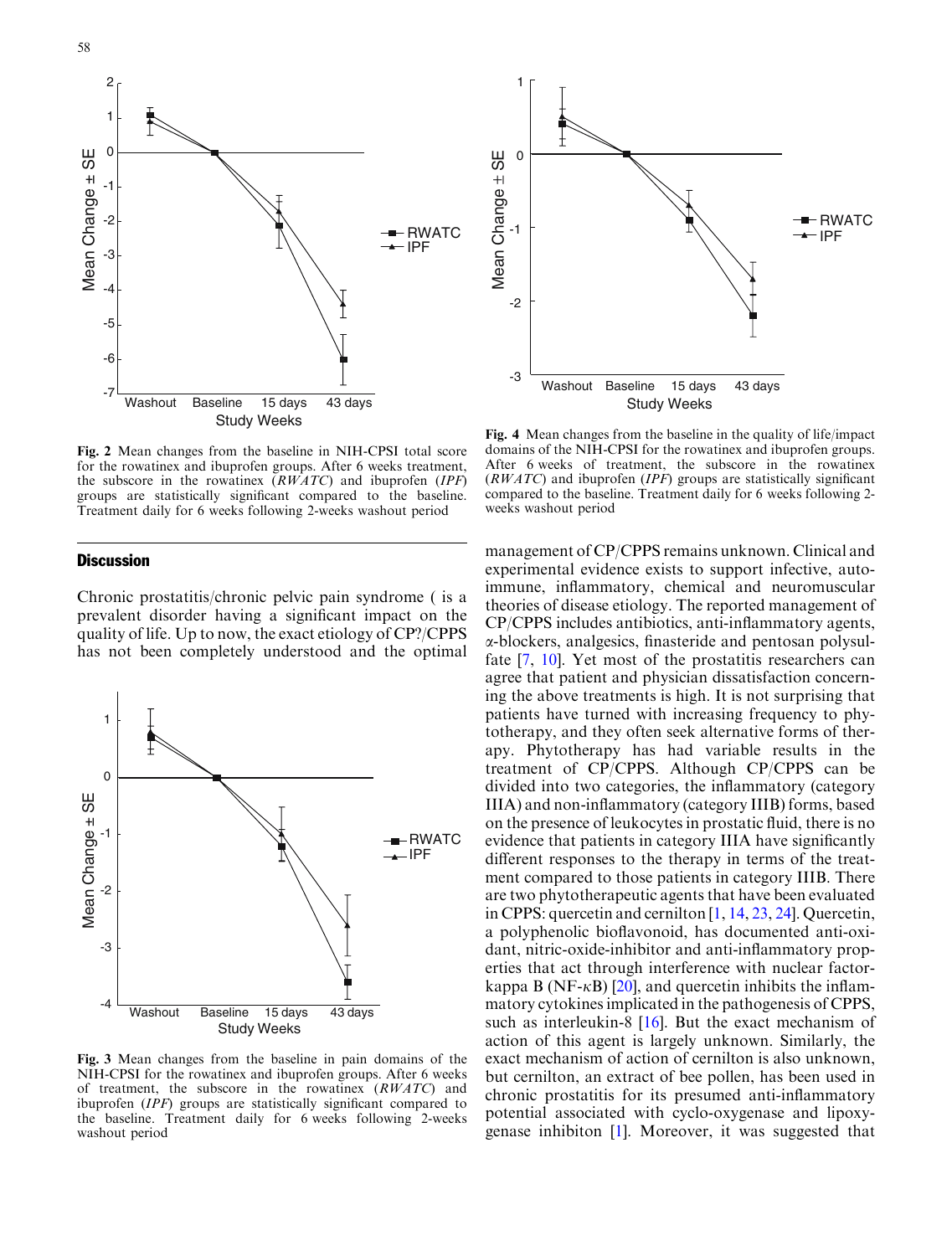cernilton might be a potent smooth muscle relaxant, and this could explain the symptomatic relief obtained in prostadonia that is related to quelling of spasm of the external sphincter [[1\]](#page-5-0).

Rowatinex has properties including anti-inflammatory, anti-spasmodic, anti-bacterial and analgesic effects. It is a terpenic complex in an oily solution composed of pinene, camphene, anethol, borneol, cineol and fenchone. Of these components, pinene, a turpentine exuded from many species of pine trees, has anti-bacterial [[2\]](#page-5-0), anti-inflammatory [[6\]](#page-5-0) and anti-spasmodic activity [[15\]](#page-5-0). Pinene especially inhibits inflammatory mediators including cytokines, NO synthase, cyclooxygenase-2 (COX-2) and inflammatory receptors by modulating the nuclear translocation of NF- $\kappa$ B [\[25](#page-5-0)]. Borneol, isolated from the medicinal plant Fructus amomi, has been traditionally used to restore consciousness and to relieve pain. Borneol specifically inhibits the nAChR-mediated effects in a non-competitive way, and the inhibitory effect by borneol is more potent than the effect of lidocaine, a commonly used local anesthetic [\[13](#page-5-0)]. Cineol, the major constituent of eucalyptus oil, has anti-inflammatory activity that works by the suppression of arachidonic acid metabolism and cytokine production [[3\]](#page-5-0).

To our knowledge, there have been no reports to date documenting the potential efficacy of rowatinex in patients with CP/CPPS. Generally, placebo-controlled, clinical trial is applied for the evaluation of efficacy of the target drug. Since non-steroidal anti-inflammatory drugs theoretically should improve the inflammatory parameters within the prostate and possibly result in a reduction of symptoms, it is commonly prescribed in clinical aspects. In this study, rowatinex, a multi-action drug with anti-inflammatory, anti-spasmodic, antibacterial and analgesic effect was compared to ibuprofen therapy for 6 weeks (following a 2-week wash out period). Treatment with non-steroidal anti-inflammatory ibuprofen proved effective in alleviating symptoms [[5\]](#page-5-0). Although the efficacy of placebo for the patients with CP/CPPS has never been negliginble, this study might be reliable because there was no significant change in NIH-CPSI during the washout period. After a 6-week treatment, improvement in pain, quality of life/impact and total NIH-CPSI score reached significance for both rowatinex and the ibuprofen groups. Although the changes of total and urination domain NIH-CPSI scores for the rowatinex group were superior to those for the ibuprofen groups in numerical value, this difference did not reach a statistical significance, but it has to be mentioned that the washout period was shorter (2 weeks) than the treatment period (6 weeks). However, there was a significantly greater proportion of the patients using rowatinex, who experienced a definitive improvement as defined by a 25% decrease in the total NIH-CPSI score at the baseline compared to the ibuprofen group. Taking this result into consideration, we may expect a significant difference of total NIH-CPSI score between the two groups

upon long-term follow-1up. The results of our study may be worthwhile for patients with CP/CPPS and have an important implication for rowatinex application along with other potentially effective therapeutic agents for CP/CPPS. Pain experienced throughout the pelvis is a commonly reported symptom of CP/CPPS. It has been theorized that CP/CPPS may represent an inflammatory dysregulation of the injury response [\[17\]](#page-5-0), leading to persistent cytokine upregulation, immune cell infiltration, oxidant stress and cellular injury. Therefore, if persistent infection is ruled out either by careful culture testing or failure of appropriate antimicrobial therapy, therapy with agents that block inflammation by modulation of cytokine and arachidonic acid metabolism may improve this condition. As mentioned above, rowatinex is a terpenic complex consisting of elements that have anti-inflammatory and analgesic potential. It is possible that decreased pain after rowatinex treatment is directly due to its anti-inflammatory and analgesic potential.

Although the symptomatic response of patients taking rowatinex was significant, few patients became completely asymptomatic. The etiology of this pain is not fully understood, but the source of the pain may be related to pathology of the bladder, prostate, pelvic side wall, or seminal vesicle [\[18](#page-5-0)]. If inflammation within the prostate and seminal vesicle were the only sites of pathology in CP/CPPS, the patients could have been expected to become completely asymptomatic with the treatment of anti-inflammatory agents only. But chronic prostatitis may not be a simple disease that can be defined by a predetermined set of symptoms and a single demonstration of the inflammatory status of the prostate. The NIH chronic prostatitis collaborative research network has recently reported that there is lack of correlation between symptoms and inflammation, which implies that these symptoms may not be of prostatic or seminal vesicle origin, and this emphasizes the importance of considering the role of other organs and systems in the etiology of this syndrome [\[19](#page-5-0)].

The limitations of this study include the relatively small number of subjects. As previously mentioned, a total of 50 men were analyzed, of whom 25 received rowatinex. In addition, there was no placebo group. Therefore, we could not find out the precise therapeutic effect of rowatinex as compared to placebo. The need for a placebo group in a future experimental study is apparent.

In conclusion, rowatinex administration allowed the patients to obtain significant symptomatic relief, especially in the pain domain, and it improved the patient's quality of life. Although various modalities have been used in the management of CPPS, no hard and fast treatment guidelines have yet been developed. Rowatinex in combination with the other recommended therapeutic modalities may have significant benefit for many men diagnosed with CP/CPPS, but more research is needed.